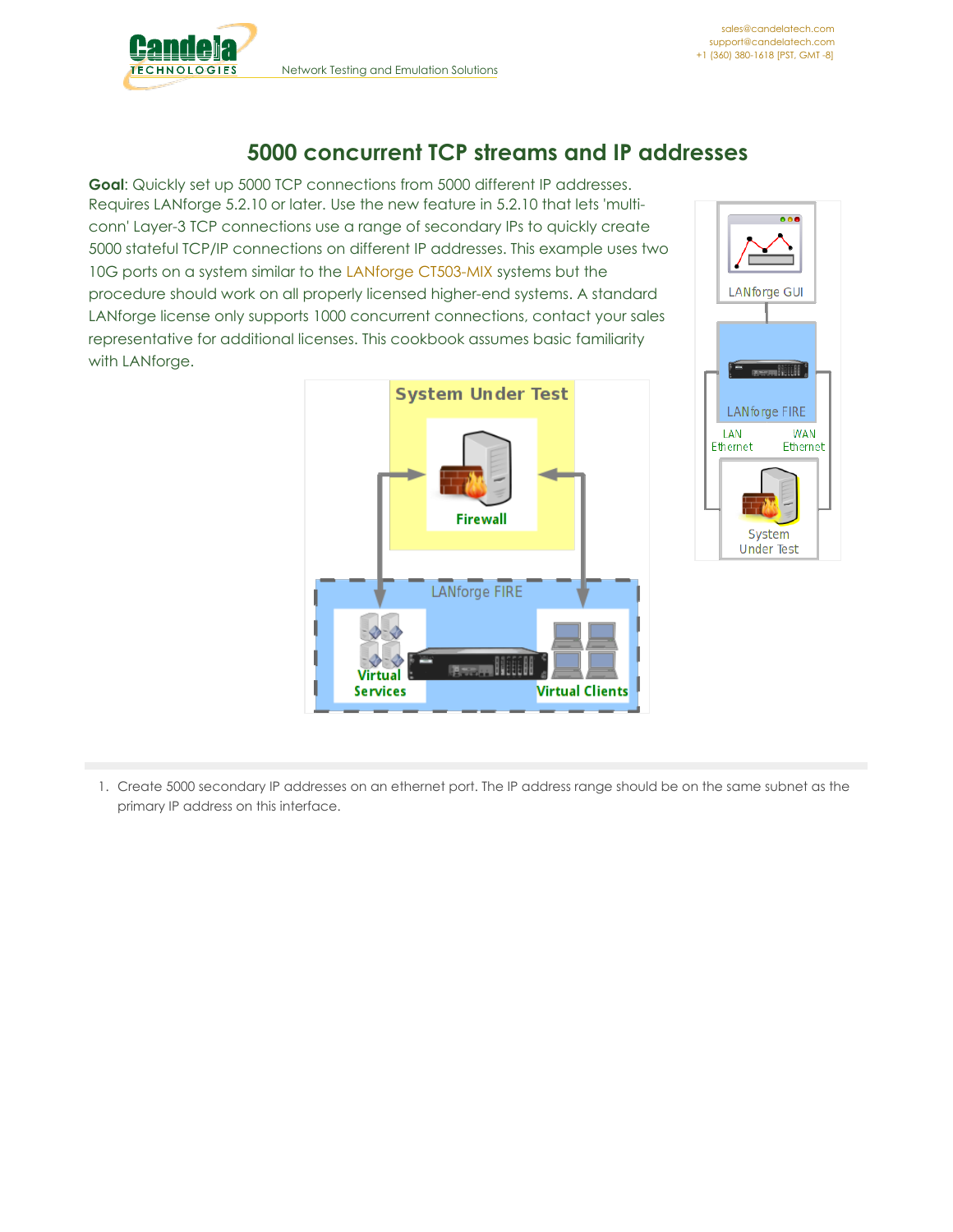A. Go to the Port Manager tab, select the client-side ethernet port and click Modify. Ensure subnet mask is 255.255.0.0 or similar so we have plenty of room to add the 5000 secondary IPs on the subnet. Apply if changes were made.

| $\frac{d}{dx}$<br>$\Box$ iaix<br>eth4 (If1005c-is14120020) Configure Settings                         |                                      |                                          |                             |                          |                          |                                                        |                        |  |  |
|-------------------------------------------------------------------------------------------------------|--------------------------------------|------------------------------------------|-----------------------------|--------------------------|--------------------------|--------------------------------------------------------|------------------------|--|--|
| <b>Port Status Information</b>                                                                        |                                      |                                          |                             |                          |                          |                                                        |                        |  |  |
| Current:<br>LINK-UP 10G-FD TSO GSO GRO                                                                |                                      |                                          |                             |                          |                          |                                                        |                        |  |  |
| Driver Info: Port Type: Ethernet Driver: ixqbe(4.0.1-k) Bus: 0000:02:00.1 Cur: 5GT/s x8 Max: 5GT/s x8 |                                      |                                          |                             |                          |                          |                                                        |                        |  |  |
| <b>Port Configurables</b>                                                                             |                                      |                                          |                             |                          |                          |                                                        |                        |  |  |
| Enable -<br><b>Port Rates-</b><br>-Advert Rates-<br><b>General Interface Settings</b>                 |                                      |                                          |                             |                          |                          |                                                        |                        |  |  |
| Set IF Down                                                                                           | $\bigcirc$ 10bt-HD<br>$\Box$ 10bt-HD |                                          |                             |                          |                          |                                                        |                        |  |  |
| Set MAC                                                                                               | $\Box$ Down                          | Aux-Mgt                                  |                             |                          |                          | $\bigcirc$ 10bt-FD<br>$\bigcirc$ 100 <sub>bt</sub> .HD | $\Box$ 10bt-FD         |  |  |
| $\blacksquare$ Set TX Q Len                                                                           | $DHCP-IPv6$                          | <b>DIDHCP Release</b>                    | <b>DHCP Vendor ID: None</b> |                          | $\overline{\phantom{a}}$ | $\bigcirc$ 100bt-FD<br>$\bigcirc$ 1000-FD              | $\Box$ 100bt-HD        |  |  |
| Set MTU                                                                                               | $DHCP-IPv4$                          | Secondary-IPs                            | <b>DHCP Client ID:</b>      | <b>None</b>              | ▼                        | $@10G-FD$<br>$\bigcirc$ 40G-FD                         | $\Box$ 100bt-FD        |  |  |
| □ Set Offload                                                                                         | <b>DNS Servers: BLANK</b>            |                                          | ○ Autonegotiate             | $\Box$ 1000-FD           |                          |                                                        |                        |  |  |
| Set Rate Info                                                                                         | <b>IP Address:</b>                   | 192.168.99.30                            | Peer IP:<br>Global IPv6:    | <b>NA</b><br><b>AUTO</b> |                          |                                                        | $\triangledown$ 10G-FD |  |  |
| Set PROMISC                                                                                           | <b>IP Mask:</b>                      | 255.255.0.0                              | Link IPv6:                  | <b>AUTO</b>              |                          | $\Box$ Renegotiate                                     | $\Box$ 40G-FD          |  |  |
| Set Rx-All/FCS                                                                                        | Gateway IP:                          | 0.0.0.0                                  | IPv6 GW:                    | <b>AUTO</b>              |                          | $\Box$ Restart Xcvr                                    | □ Flow-Control         |  |  |
| $\Box$ Set Bypass                                                                                     | Alias:                               |                                          | MTU:                        | 1500                     |                          | <b>PROMISC</b>                                         | -Offload-              |  |  |
| Set Bridge Info                                                                                       | <b>MAC Addr:</b>                     | 00:e0:ed:2c:0b:87                        | <b>TX O Len</b>             | 1000                     |                          | $\Box$ RX-ALL                                          | <b>DISO Enabled</b>    |  |  |
| Set CPU Mask                                                                                          | Br Cost:                             | lgnore                                   | Priority:                   | lignore                  | $\overline{\phantom{a}}$ | $\n  RX-FCS\n$                                         | $\Box$ UFO Enabled     |  |  |
| -Services-                                                                                            |                                      | faster (1 s)<br>$\overline{\phantom{a}}$ | Watchdog:                   | o                        | $\overline{\phantom{a}}$ | <b>Bypass NOW!</b>                                     | <b>Ø</b> GSO Enabled   |  |  |
| $\Box$ HTTP                                                                                           | <b>Rpt Timer:</b>                    |                                          |                             |                          |                          | <b>Bypass Power-UP</b>                                 | □LRO Enabled           |  |  |
| $\Box$ FTP                                                                                            | CPU Mask:                            | <b>NO-SET</b>                            | <b>WiFi Bridge:</b>         | <b>NONE</b>              | $\overline{\phantom{a}}$ | <b>Bypass Power-DOWN</b>                               | <b>V</b> GRO Enabled   |  |  |
| RADIUS<br>□ Bypass Disconnect                                                                         |                                      |                                          |                             |                          |                          |                                                        |                        |  |  |
|                                                                                                       |                                      |                                          |                             |                          |                          |                                                        |                        |  |  |
| <b>View Details</b><br><b>Print</b><br><b>Probe</b><br><b>Apply</b><br>OK.<br>Cancel<br><b>Sync</b>   |                                      |                                          |                             |                          |                          |                                                        |                        |  |  |

B. Click the **Secondary-IPS** button to bring up the Secondary IP address management window. Enter the IP address range similar to the image below and click **Apply**:

| 圖<br>Shelf: 1 Resource: 1 Port: 4 (If1005c-is14120020: eth4) Secondary-IPs | $\Box$ $\Box$ $\Box$ $\Box$         |
|----------------------------------------------------------------------------|-------------------------------------|
| <b>Reported IPs</b>                                                        | <b>Configured IPs</b>               |
| ▼                                                                          | 192.168.20.1-192.168.39.250/16<br>▼ |
| <b>Reported Sec IPs: 0</b>                                                 | <b>Configured Sec IPs: 0</b>        |
| <b>Apply</b><br>Sync                                                       | Cancel<br><b>OK</b>                 |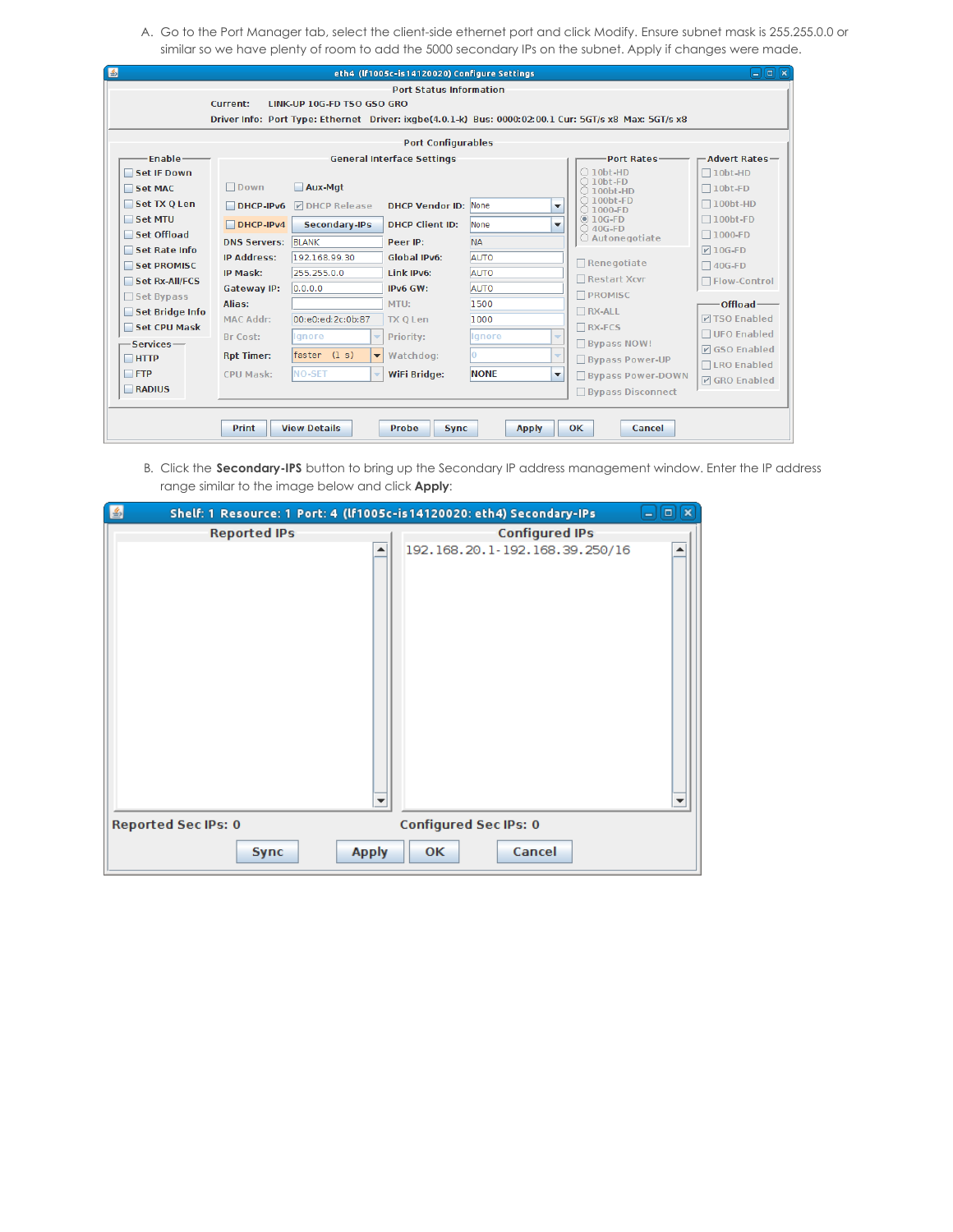C. Click 'Sync' after a few minutes to make sure all of the new IP addresses were properly created.

| $\vert \underline{\mathscr{L}} \vert$ | Shelf: 1 Resource: 1 Port: 4 (If1005c-is14120020: eth4) Secondary-IPs | $\mathbf x$<br>$\Box$ |
|---------------------------------------|-----------------------------------------------------------------------|-----------------------|
| <b>Reported IPs</b>                   | <b>Configured IPs</b>                                                 |                       |
| 192.168.20.1-192.168.39.137/16        | 192.168.20.1-192.168.39.137/16                                        |                       |
| <b>Reported Sec IPs: 5001</b>         | <b>Configured Sec IPs: 5001</b>                                       |                       |
| <b>Sync</b>                           | Cancel<br><b>Apply</b><br><b>OK</b>                                   |                       |

D. Make sure a second ethernet port on the LANforge is properly configured for the server-side of the network. In this case, we are using a network-emulator in bridge mode as device-under-test, so all IP addresses are on the same subnet.

| $\Box$ o $\bm{\kappa}$<br>▲<br>eth5 (If1005c-is14120020) Configure Settings                           |                                                                                |                                                                           |                             |             |                          |                                           |                                      |  |  |  |
|-------------------------------------------------------------------------------------------------------|--------------------------------------------------------------------------------|---------------------------------------------------------------------------|-----------------------------|-------------|--------------------------|-------------------------------------------|--------------------------------------|--|--|--|
| <b>Port Status Information</b>                                                                        |                                                                                |                                                                           |                             |             |                          |                                           |                                      |  |  |  |
| LINK-UP 10G-ED Flow-Control TSO GSO GRO<br><b>Current:</b>                                            |                                                                                |                                                                           |                             |             |                          |                                           |                                      |  |  |  |
| Driver Info: Port Type: Ethernet Driver: ixqbe(4.0.1-k) Bus: 0000:02:00.0 Cur: 5GT/s x8 Max: 5GT/s x8 |                                                                                |                                                                           |                             |             |                          |                                           |                                      |  |  |  |
| <b>Port Configurables</b>                                                                             |                                                                                |                                                                           |                             |             |                          |                                           |                                      |  |  |  |
| Enable-<br>$-A$ dvert Rates $-$<br><b>General Interface Settings</b><br><b>Port Rates-</b>            |                                                                                |                                                                           |                             |             |                          |                                           |                                      |  |  |  |
| Set IF Down                                                                                           | $\bigcirc$ 10bt-HD<br>$\Box$ 10bt-HD                                           |                                                                           |                             |             |                          |                                           |                                      |  |  |  |
| Set MAC                                                                                               | $\bigcirc$ 10bt-FD<br>Aux-Mgt<br>Down<br>$\Box$ 10bt-FD<br>$\bigcirc$ 100bt-HD |                                                                           |                             |             |                          |                                           |                                      |  |  |  |
| Set TX Q Len                                                                                          | $\Box$ DHCP-IPv6                                                               | <b>DIDHCP Release</b>                                                     | <b>DHCP Vendor ID: None</b> |             | $\overline{\phantom{a}}$ | $\bigcirc$ 100bt-FD<br>$\bigcirc$ 1000-FD | $\Box$ 100bt-HD                      |  |  |  |
| Set MTU                                                                                               | $DHCP-IPv4$                                                                    | Secondary-IPs                                                             | <b>DHCP Client ID:</b>      | <b>None</b> | $\overline{\phantom{a}}$ | $@10G-FD$                                 | $\Box$ 100bt-FD                      |  |  |  |
| Set Offload                                                                                           |                                                                                | $\bigcirc$ 40G-FD<br>○ Autonegotiate                                      | $\Box$ 1000-FD              |             |                          |                                           |                                      |  |  |  |
| Set Rate Info                                                                                         | <b>BLANK</b><br><b>NA</b><br><b>DNS Servers:</b><br>Peer IP:                   |                                                                           |                             |             |                          | $\nabla$ 10G-FD                           |                                      |  |  |  |
| Set PROMISC                                                                                           |                                                                                | 192.168.99.31<br><b>AUTO</b><br><b>IP Address:</b><br><b>Global IPv6:</b> |                             | Renegotiate | $\Box$ 40G-FD            |                                           |                                      |  |  |  |
| Set Rx-All/FCS                                                                                        | IP Mask:                                                                       | 255.255.0.0                                                               | Link IPv6:                  | AUTO        |                          | Restart Xcvr                              | □ Flow-Control                       |  |  |  |
| $\Box$ Set Bypass                                                                                     | Gateway IP:                                                                    | 0.0.0.0                                                                   | IPv6 GW:                    | <b>AUTO</b> |                          | <b>T</b> PROMISC                          |                                      |  |  |  |
| Set Bridge Info                                                                                       | Alias:                                                                         |                                                                           | MTU:                        | 1500        |                          | $\Box$ RX-ALL                             | -Offload-                            |  |  |  |
| Set CPU Mask                                                                                          | <b>MAC Addr:</b>                                                               | 00:e0:ed:2c:0b:86                                                         | <b>TX Q Len</b>             | 1000        |                          | $\Box$ RX-FCS                             | <b>Z</b> TSO Enabled                 |  |  |  |
| $S$ ervices $-$                                                                                       | Br Cost:                                                                       | lignore                                                                   | Priority:                   | lignore     |                          | $\Box$ Bypass NOW!                        | □ UFO Enabled                        |  |  |  |
| $\Box$ HTTP                                                                                           | <b>Rpt Timer:</b>                                                              | $faster$ $(1 s)$<br>$\overline{\phantom{a}}$                              | Watchdog:                   | n           |                          | <b>Bypass Power-UP</b>                    | <b>Ø</b> GSO Enabled                 |  |  |  |
| $\Box$ FTP                                                                                            | CPU Mask:                                                                      | <b>NO-SET</b>                                                             | WiFi Bridge:                | <b>NONE</b> | $\overline{\phantom{a}}$ | <b>Bypass Power-DOWN</b>                  | □LRO Enabled<br><b>☑ GRO Enabled</b> |  |  |  |
| RADIUS<br>□ Bypass Disconnect                                                                         |                                                                                |                                                                           |                             |             |                          |                                           |                                      |  |  |  |
|                                                                                                       |                                                                                |                                                                           |                             |             |                          |                                           |                                      |  |  |  |
|                                                                                                       | <b>View Details</b>                                                            |                                                                           |                             |             |                          |                                           |                                      |  |  |  |
|                                                                                                       | <b>Print</b><br>Probe<br>OK<br><b>Apply</b><br>Cancel<br><b>Sync</b>           |                                                                           |                             |             |                          |                                           |                                      |  |  |  |

For more information see LANforge User's Guide: Ports [\(Interfaces\)](http://www.candelatech.com/lfgui_ug.php#port)

2. Create a Layer-3 TCP connection to utilize these 5000 secondary IPs and start the traffic.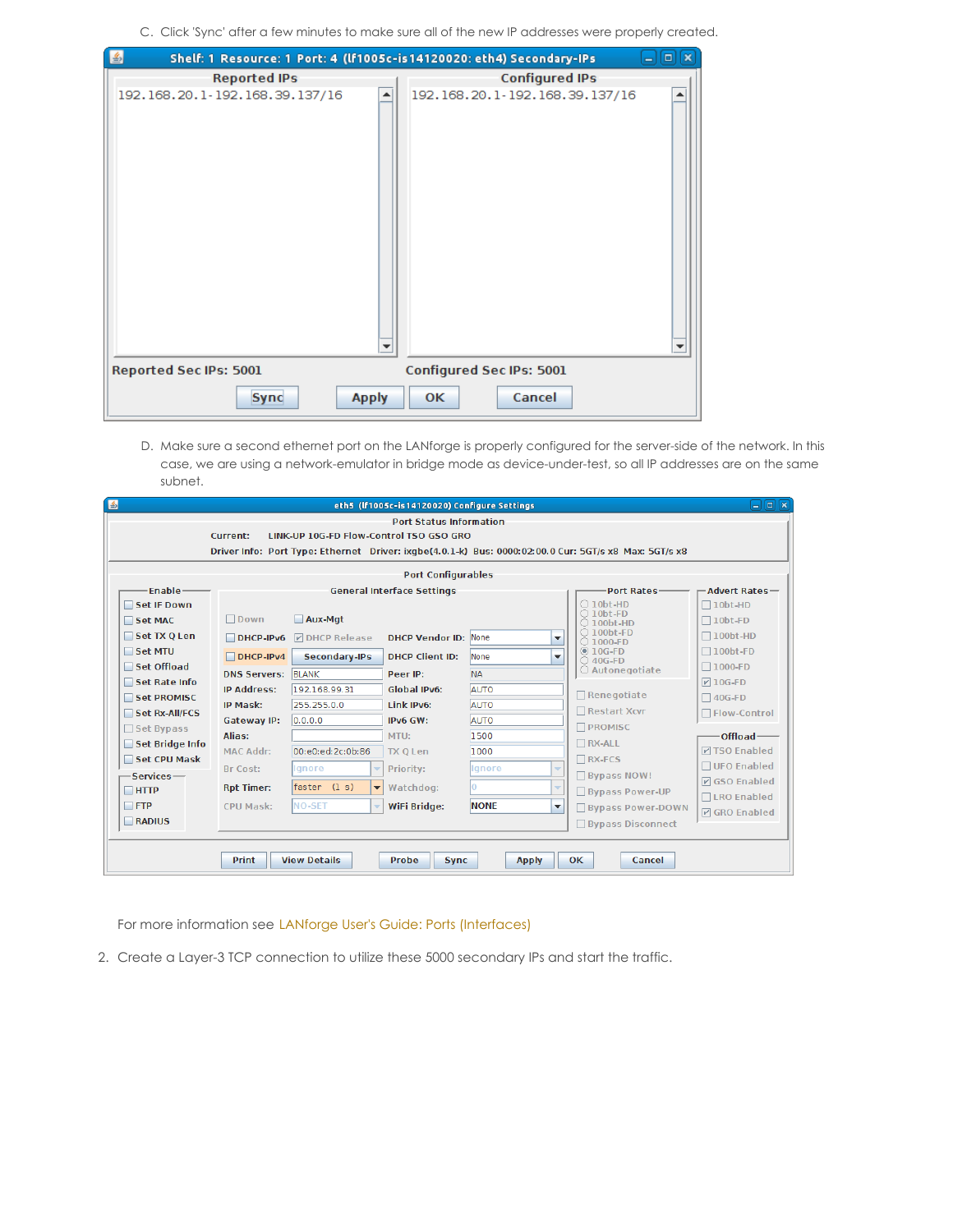A. Go to the **Layer-3** tab and click Create. Configure the **CX Name**, **CX Type**, **Ports**, and **PDU Size** in section 1. The port in the green section should be the one with the secondary IP Addresses. In section 2, configure **Min IP Port** in the green section, and **Multi-Conn** in both. In section 3, select 'Linear' for the **IP Addr** selection box in the green section. In section 5, select the **Concurrent IP Addrs** checkbox in the green section.

| $\Box$ $\Box$ $\Box$<br>圖<br>tcp-mcon-sec-ip - Create/Modify Cross Connect |                                             |                          |                            |                          |                               |                      |                            |                          |                                                |  |  |
|----------------------------------------------------------------------------|---------------------------------------------|--------------------------|----------------------------|--------------------------|-------------------------------|----------------------|----------------------------|--------------------------|------------------------------------------------|--|--|
| All                                                                        |                                             |                          |                            |                          | <b>Display</b><br><b>Sync</b> |                      | <b>Batch-Create</b>        |                          | <b>Apply</b><br>OK<br>Cancel                   |  |  |
|                                                                            | <b>Cross-Connect</b>                        |                          |                            |                          |                               | <b>Cross-Connect</b> |                            |                          |                                                |  |  |
| <b>CX Name:</b><br><b>CX Type:</b>                                         | tcp-mcon-sec-ip                             |                          |                            |                          | <b>Report Timer:</b>          |                      | fast<br>(1 s)              | $\overline{\phantom{0}}$ |                                                |  |  |
|                                                                            | <b>LANforge / TCP</b>                       |                          | $\overline{\phantom{a}}$   |                          |                               |                      | <b>Endpoint A (Client)</b> |                          | <b>Endpoint B (Server)</b>                     |  |  |
|                                                                            | <b>Endpoint A (Client)</b>                  |                          | Endpoint B (Server)        |                          | <b>Pld Pattern</b>            |                      | increasing                 | $\overline{\phantom{a}}$ | increasing<br>÷                                |  |  |
| <b>Resource:</b>                                                           | 1 (If1005c-is14120020) $\blacktriangledown$ |                          | 1 (If1005c-is14120020)     | $\overline{\phantom{0}}$ | Min IP Port:                  |                      | Any $(0)$                  | $\overline{\phantom{0}}$ | <b>AUTO</b><br>▼                               |  |  |
| Port:                                                                      | 4 (eth4)                                    | $\overline{\phantom{a}}$ | 5 (eth5)                   | $\overline{\phantom{a}}$ | <b>Max IP Port:</b>           |                      | Same                       | ▼                        | <b>Same</b><br>▼                               |  |  |
| Min Tx Rate:                                                               | New Modem (56 Kbps)                         | ٠                        | New Modem (56 Kbps)        | ÷                        | <b>Min Duration:</b>          |                      | Forever                    | ▼                        | Forever<br>▼                                   |  |  |
| <b>Max Tx Rate:</b>                                                        | Same                                        | $\overline{\phantom{0}}$ | Same                       | ▼                        | <b>Max Duration:</b>          |                      | Same                       | $\blacktriangledown$     | <b>Same</b><br>۰                               |  |  |
| Min PDU Size:                                                              | 9000<br>(9,000 B)                           | ۰                        | 9000<br>(9,000 B)          | ▼                        | <b>Min Reconn:</b>            | I٥                   | $(0 \text{ ms})$           | $\blacktriangledown$     | lo<br>$(0 \text{ ms})$<br>$\blacktriangledown$ |  |  |
| <b>Max PDU Size:</b>                                                       | Same                                        | ٠                        | Same                       | ÷                        | <b>Max Reconn:</b>            |                      | Same                       | $\overline{\mathbf{v}}$  | <b>Same</b><br>▼                               |  |  |
| <b>IP ToS:</b>                                                             | <b>Best Effort</b><br>(0)                   | ٠                        | Best Effort<br>(0)         | ٠                        | <b>Multi-Conn:</b>            |                      | 5000 (5,000)               | $\overline{\phantom{a}}$ | One(1) <br>▼                                   |  |  |
| <b>Pkts To Send:</b>                                                       | Infinite                                    | ٠                        | Infinite                   | ٠                        |                               | <b>Script</b>        |                            |                          | <b>Script</b>                                  |  |  |
|                                                                            |                                             |                          |                            |                          |                               |                      | <b>Thresholds</b>          |                          | <b>Thresholds</b>                              |  |  |
|                                                                            |                                             |                          |                            |                          |                               |                      |                            |                          |                                                |  |  |
|                                                                            | <b>Cross-Connect</b>                        |                          |                            |                          |                               |                      | <b>Endpoint A (Client)</b> |                          | Endpoint B (Server)                            |  |  |
| <b>Test Manager</b>                                                        | default_tm                                  |                          | $\blacktriangledown$       |                          | <b>Snd Buff Size:</b>         |                      | OS Default                 | $\blacktriangledown$     | OS Default<br>$\blacktriangledown$             |  |  |
| Quiesce:                                                                   | 3(3 sec)                                    |                          | ▼                          |                          | <b>Rcv Buff Size:</b>         |                      | OS Default                 | $\overline{\mathbf{v}}$  | OS Default<br>▼                                |  |  |
|                                                                            | <b>Endpoint A (Client)</b>                  |                          | <b>Endpoint B (Server)</b> |                          | Send Bad FCS:                 |                      | zero (O%)                  |                          | zero (0%)                                      |  |  |
| IP Addr:                                                                   | Linear                                      | $\overline{\phantom{a}}$ | <b>AUTO</b>                | $\overline{\phantom{0}}$ | <b>Src MAC:</b>               |                      | 00:e0:ed:2c:0b:87          |                          | 00: e0: ed: 2c: 0b: 86                         |  |  |
|                                                                            | Replay File                                 |                          | $\Box$ Replay File         |                          |                               | Use-Proxy            |                            |                          | Use-Proxy                                      |  |  |
|                                                                            | $\Box$ Loop                                 |                          | $\Box$ Loop                |                          | Proxy Addr:                   |                      | 192.168.99.31              |                          | 0.0.0.0                                        |  |  |
|                                                                            | Dest Mac                                    |                          | Dest Mac                   |                          | Proxy Port:                   |                      |                            |                          | 0                                              |  |  |
| <b>Filename:</b>                                                           |                                             |                          |                            |                          | Socket Priority: 0            |                      |                            |                          | o                                              |  |  |
| <b>Dest MAC:</b>                                                           | 00: e0: ed: 2c: 0b: 86                      |                          | 00: e0: ed: 2c: 0b: 87     |                          |                               |                      | Payload                    |                          | Payload                                        |  |  |
|                                                                            |                                             |                          |                            |                          |                               |                      |                            |                          |                                                |  |  |
|                                                                            | <b>Endpoint A (Client)</b>                  |                          | Endpoint B (Server)        |                          |                               |                      | <b>Endpoint A (Client)</b> |                          | Endpoint B (Server)                            |  |  |
| <b>Conn Timeout:</b>                                                       | 10s<br>(10 s)                               | ٠                        | 10s<br>(10 s)              | ▼                        |                               |                      | Do Checksum                |                          | Do Checksum<br><b>UnManaged</b>                |  |  |
| <b>TCP MSS:</b>                                                            | OS Default                                  | ٠                        | OS Default                 | $\overline{\phantom{a}}$ |                               |                      | Duration Quiesce           |                          | Duration Quiesce                               |  |  |
|                                                                            |                                             |                          |                            |                          |                               |                      | Quiesce-After-Range        |                          | Quiesce-After-Range                            |  |  |
|                                                                            |                                             |                          |                            |                          |                               |                      | <b>TCP_NODELAY</b>         |                          | <b>TCP_NODELAY</b>                             |  |  |
|                                                                            |                                             |                          |                            |                          |                               |                      | Concurrent IP Addrs        |                          | □ Concurrent IP Addrs                          |  |  |
|                                                                            |                                             |                          |                            |                          |                               |                      | □ Clear-Port-On-Start      |                          | □ Clear-Port-On-Start                          |  |  |
|                                                                            |                                             |                          |                            |                          |                               |                      | Linear-IP-Ports            |                          | Linear-IP-Ports                                |  |  |
|                                                                            |                                             |                          |                            |                          | <b>Endp Name:</b>             |                      | tcp-mcon-sec-ip-A          |                          | tcp-mcon-sec-ip-B                              |  |  |
|                                                                            |                                             |                          |                            |                          |                               |                      |                            |                          |                                                |  |  |